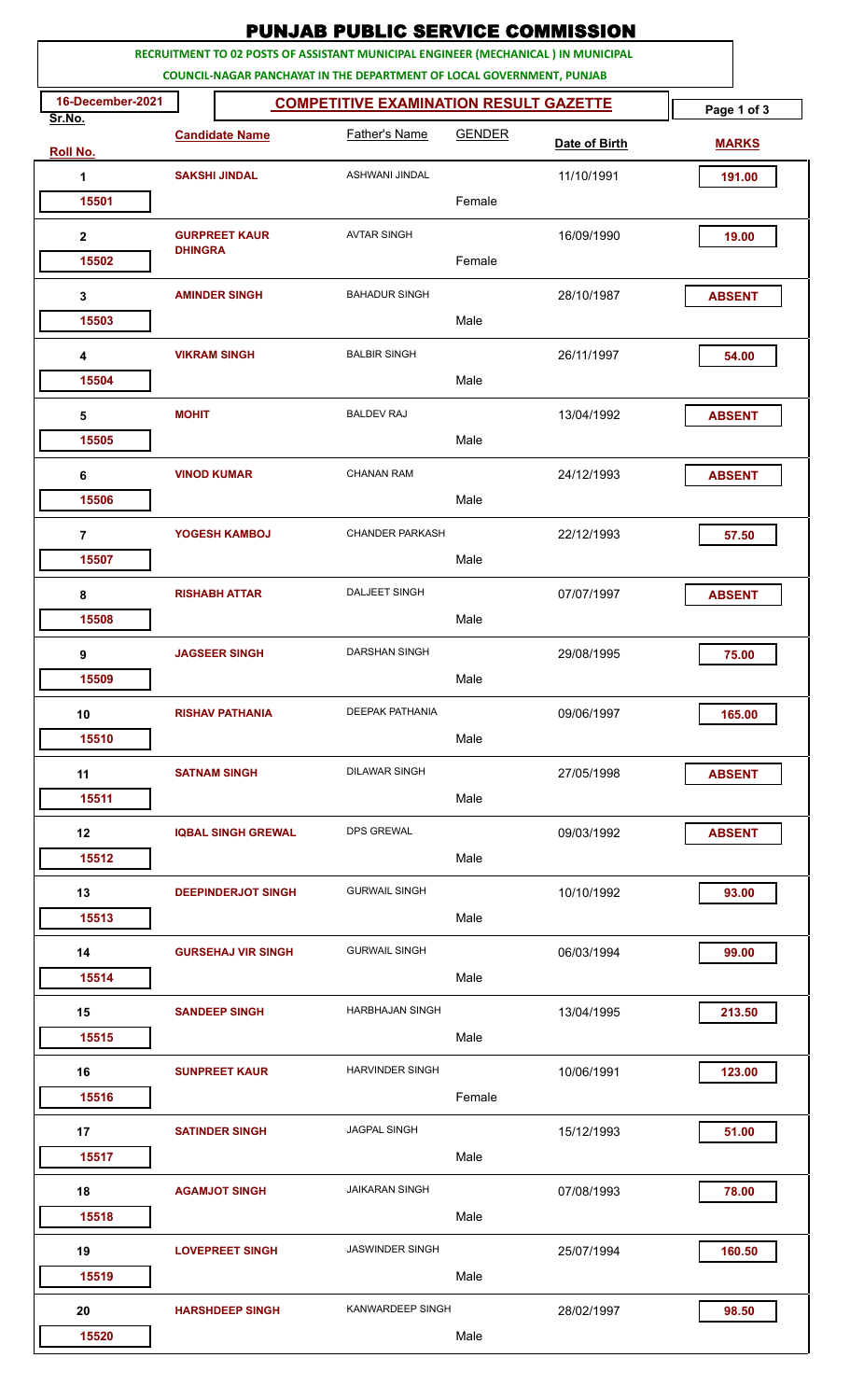| <b>PUNJAB PUBLIC SERVICE COMMISSION</b>                                                                                                                           |                    |                          |                                               |               |               |               |
|-------------------------------------------------------------------------------------------------------------------------------------------------------------------|--------------------|--------------------------|-----------------------------------------------|---------------|---------------|---------------|
| RECRUITMENT TO 02 POSTS OF ASSISTANT MUNICIPAL ENGINEER (MECHANICAL) IN MUNICIPAL<br><b>COUNCIL-NAGAR PANCHAYAT IN THE DEPARTMENT OF LOCAL GOVERNMENT, PUNJAB</b> |                    |                          |                                               |               |               |               |
| 16-December-2021                                                                                                                                                  |                    |                          | <b>COMPETITIVE EXAMINATION RESULT GAZETTE</b> |               |               | Page 2 of 3   |
| Sr.No.<br><b>Roll No.</b>                                                                                                                                         |                    | <b>Candidate Name</b>    | <b>Father's Name</b>                          | <b>GENDER</b> | Date of Birth | <b>MARKS</b>  |
| 21                                                                                                                                                                |                    | <b>PRABHJOT SINGH</b>    | <b>KARAMJIT SINGH</b>                         |               | 27/02/1985    | <b>ABSENT</b> |
| 15521                                                                                                                                                             |                    |                          |                                               | Male          |               |               |
| 22                                                                                                                                                                |                    | <b>NAVNEET KUMAR</b>     | <b>KASHMIR CHAND</b>                          |               | 17/09/1991    | 137.50        |
| 15522                                                                                                                                                             |                    |                          |                                               | Male          |               |               |
| 23                                                                                                                                                                |                    | <b>DINESH BATRA</b>      | <b>KEWAL KUMAR</b>                            |               | 23/01/1989    | 102.50        |
| 15523                                                                                                                                                             |                    |                          |                                               | Male          |               |               |
| 24                                                                                                                                                                |                    | <b>AMANDEEP SINGH</b>    | <b>KULWANT SINGH</b>                          |               | 11/02/1998    | 45.00         |
| 15524                                                                                                                                                             |                    |                          |                                               | Male          |               |               |
| 25                                                                                                                                                                | <b>ROSHAN LAL</b>  |                          | <b>MULKH RAJ</b>                              |               | 10/06/1984    | <b>ABSENT</b> |
| 15525                                                                                                                                                             |                    |                          |                                               | Male          |               |               |
| 26                                                                                                                                                                | <b>JATIN KUMAR</b> |                          | NAVDEEP KUMAR                                 |               | 14/06/1998    | <b>ABSENT</b> |
| 15526                                                                                                                                                             |                    |                          |                                               | Male          |               |               |
| 27                                                                                                                                                                | <b>JATIN KUMAR</b> |                          | NAVDEEP KUMAR                                 |               | 14/06/1998    | <b>ABSENT</b> |
| 15527                                                                                                                                                             |                    |                          |                                               | Male          |               |               |
| 28                                                                                                                                                                |                    | <b>SAKSHI GARG</b>       | OM PARKASH GARG                               |               | 26/06/1997    | 81.00         |
| 15528                                                                                                                                                             |                    |                          |                                               | Female        |               |               |
| 29                                                                                                                                                                |                    | <b>ROHIT KUMAR</b>       | PHOOL CHAND                                   |               | 10/09/1996    | 41.50         |
| 15529                                                                                                                                                             |                    |                          |                                               | Male          |               |               |
| 30                                                                                                                                                                |                    | <b>PUNEET SHARMA</b>     | RAJ KUMAR SHARMA                              |               | 04/11/1991    | <b>ABSENT</b> |
| 15530                                                                                                                                                             |                    |                          |                                               | Male          |               |               |
| 31                                                                                                                                                                |                    | <b>MANMINDER SINGH</b>   | <b>RAM KARAN</b>                              |               | 09/02/1988    | 63.00         |
| 15531                                                                                                                                                             |                    |                          |                                               | Male          |               |               |
| 32                                                                                                                                                                | <b>CHAGGAR</b>     | <b>SHUBHKARMAN SINGH</b> | <b>RAVINDER SINGH</b>                         |               | 22/04/1997    | 75.00         |
| 15532                                                                                                                                                             |                    |                          |                                               | Male          |               |               |
| 33                                                                                                                                                                |                    | <b>RAJESH KUMAR</b>      | <b>ROSHAN LAL</b>                             |               | 05/11/1990    | 51.50         |
| 15533                                                                                                                                                             |                    |                          |                                               | Male          |               |               |
| 34                                                                                                                                                                |                    | <b>SUKHWINDER SINGH</b>  | <b>SANSAR CHAND</b>                           |               | 06/10/1992    | <b>ABSENT</b> |
| 15534                                                                                                                                                             |                    |                          |                                               | Male          |               |               |
| 35                                                                                                                                                                |                    | <b>NAGESH SHARMA</b>     | SANTOSH KUMAR SHARMA                          |               | 03/09/1993    | 57.00         |
| 15535                                                                                                                                                             |                    |                          |                                               | Male          |               |               |
| 36                                                                                                                                                                |                    | <b>SIMRANJEET SINGH</b>  | SATPAL SINGH                                  |               | 01/02/1997    | <b>ABSENT</b> |
| 15536                                                                                                                                                             |                    |                          |                                               | Male          |               |               |
| 37                                                                                                                                                                |                    | <b>MANJEET SINGH</b>     | SHER SINGH                                    |               | 17/12/1991    | 57.00         |
| 15537                                                                                                                                                             |                    |                          |                                               | Male          |               |               |
| 38                                                                                                                                                                |                    | <b>ASHISH GUPTA</b>      | <b>SUBASH GUPTA</b>                           |               | 12/09/1989    | 75.00         |
| 15538                                                                                                                                                             |                    |                          |                                               | Male          |               |               |
| 39                                                                                                                                                                | <b>ARUN KUMAR</b>  |                          | THURU RAM                                     |               | 30/10/1994    | 133.50        |
| 15539                                                                                                                                                             |                    |                          |                                               | Male          |               |               |
| 40                                                                                                                                                                |                    | <b>RAMANDEEP SINGH</b>   | VARINDER PAL SINGH                            |               | 02/01/1989    | 54.00         |
| 15540                                                                                                                                                             |                    |                          |                                               | Male          |               |               |